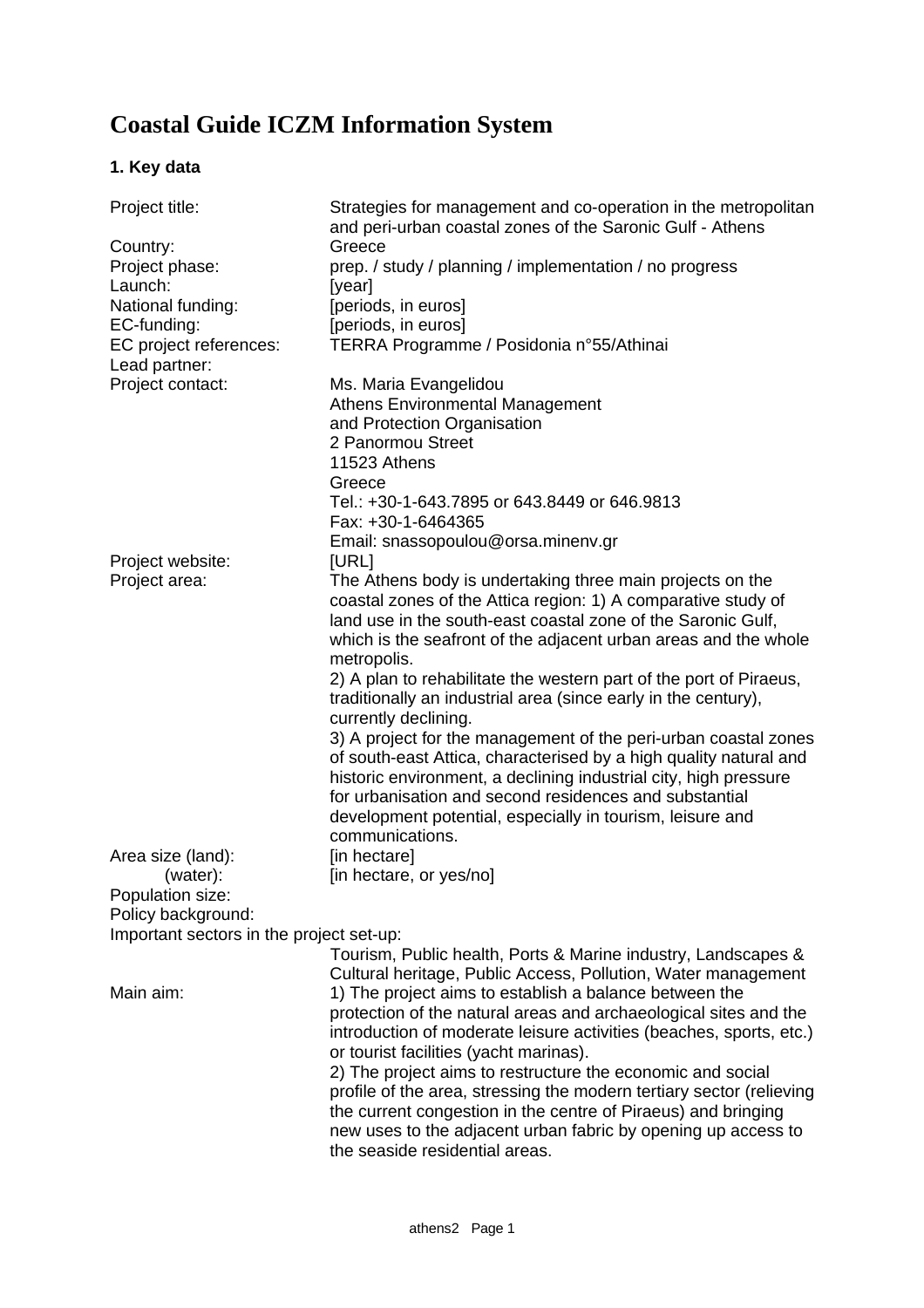3) The objective of the project is to protect and enhance the natural environment and historical sites, control dispersed and anarchic urban growth and make better use of local development potential.

Expected results:

# **2. Collaboration & integration**

Objectives re collaboration & integration:

The success of this integrated and sustainable management effort depends on an understanding being reached between the partners of each project. The comparative analysis of the management strategies of the five Mediterranean cities, will be an opportunity for exchange and extremely useful for improving and enriching policies on administrative procedures and tools used.

1) The narrow zone some 30 km long is mostly public property, but managed by several bodies (National Tourist Office, Secretariat-General for Sport, public property company), and, at the administrative level, involves 11 municipalities and 3 departments.

2) The project involves property companies (five multinationals including two semi-public), the Piraeus port authority and the municipalities.

3) The project involves eight municipalities and 1 department plus several public interest bodies.

Ministries formally involved\*:

Regions (county, province) formally involved\*:

**Inames** 

Municipalities (towns) formally involved\*:

[names]

Main achievements: Problems encountered:

# **3. Participation**

Objectives re participation: Environment stakeholders formally involved\*: yes / no Economic development stakeholders formally involved\*: yes / no Public hearings: [number] Public access to project data: yes / no Main achievements: Problems encountered:

# **4. Information**

Objectives re environment: Main achievements: Problems encountered:

# **5. Policy aspects, relevance and success: Legal Jurisdictional issues:**

Project objectives: integrate private ownership and public rights with iczm development plans

Main achievements: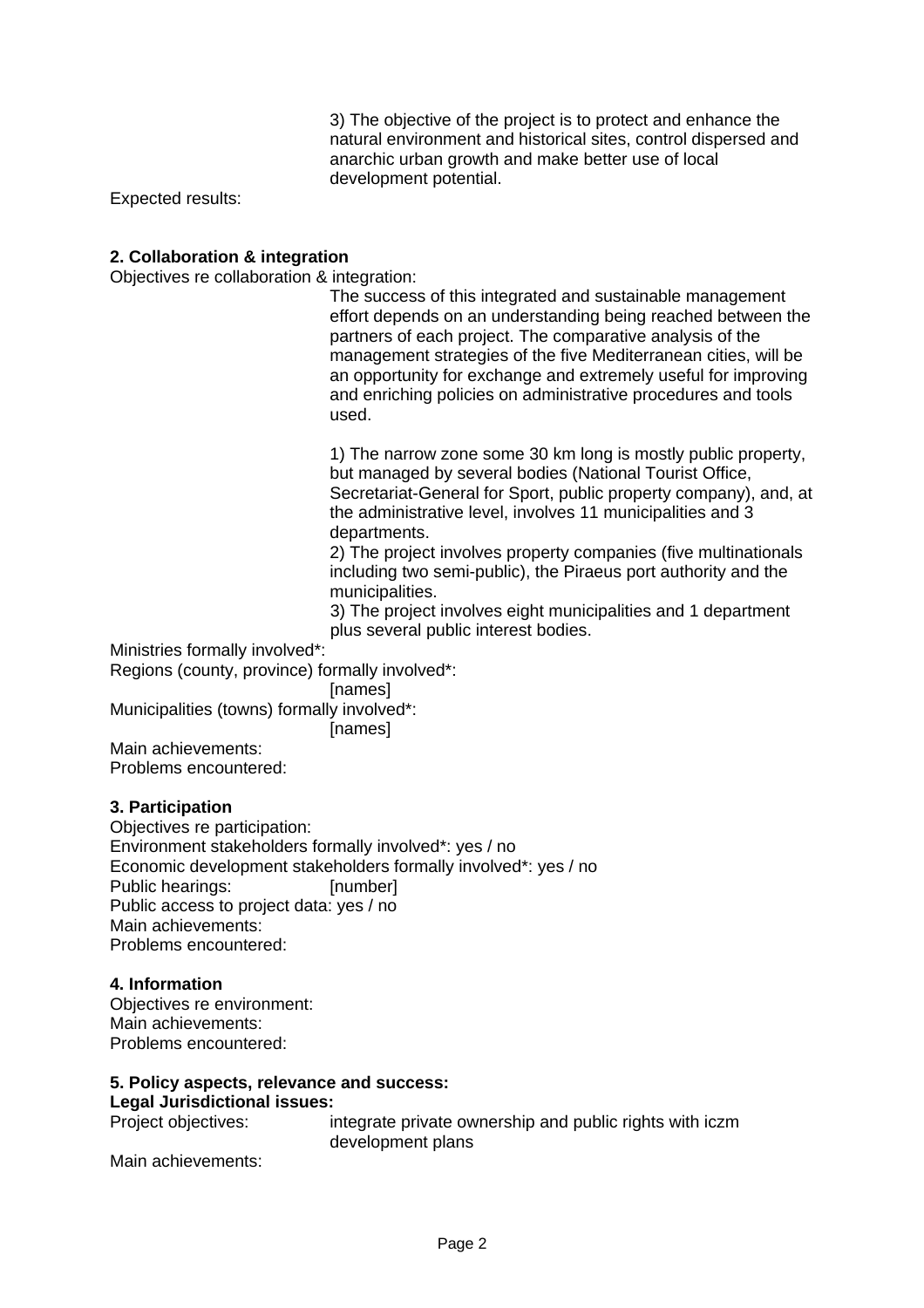Problems encountered: The land use planning law of 1983 require that land owners have to contribute a percentage of their property for the creation of public use green areas when the zone is urbanized. (this law is not specific to coastal zones, but is implemented nonetheless successfully in coastal urban and suburban areas.)

environment policy is normally based on directives that require

#### **Environment**:

Project objectives: Main achievements: EU environmental policy has a strong direct impact on planning policy in Athens; its effectiveness is due to the fact that

direct and verifiable transposition into national legislation. Problems encountered: **Biodiversity conservation**: Project objectives: Main achievements: Problems encountered: **Economic development**: Project objectives: Main achievements: Problems encountered: **Spatial planning & zoning**: Project objectives: Main achievements:

Problems encountered: The future of the relatively narrow coastal strip is likely to be greatly influenced by the removal of the existing airport, which reaches to within a kilometer of the shore. This will free up a vast amount of coastal property, attracting even more uses and

activities to the already intensely used littoral.

#### **Coastal defence**:

Project objectives: Main achievements: Problems encountered:

# **6. Progress & Continuity**

Follow-up: No progress since: [month, year] Main reason for lack of progress:

# **7. Sources**

Project Report online: [attached in MS word or PDF]

\*) formally involved means: as a project partner or represented in a project committee.